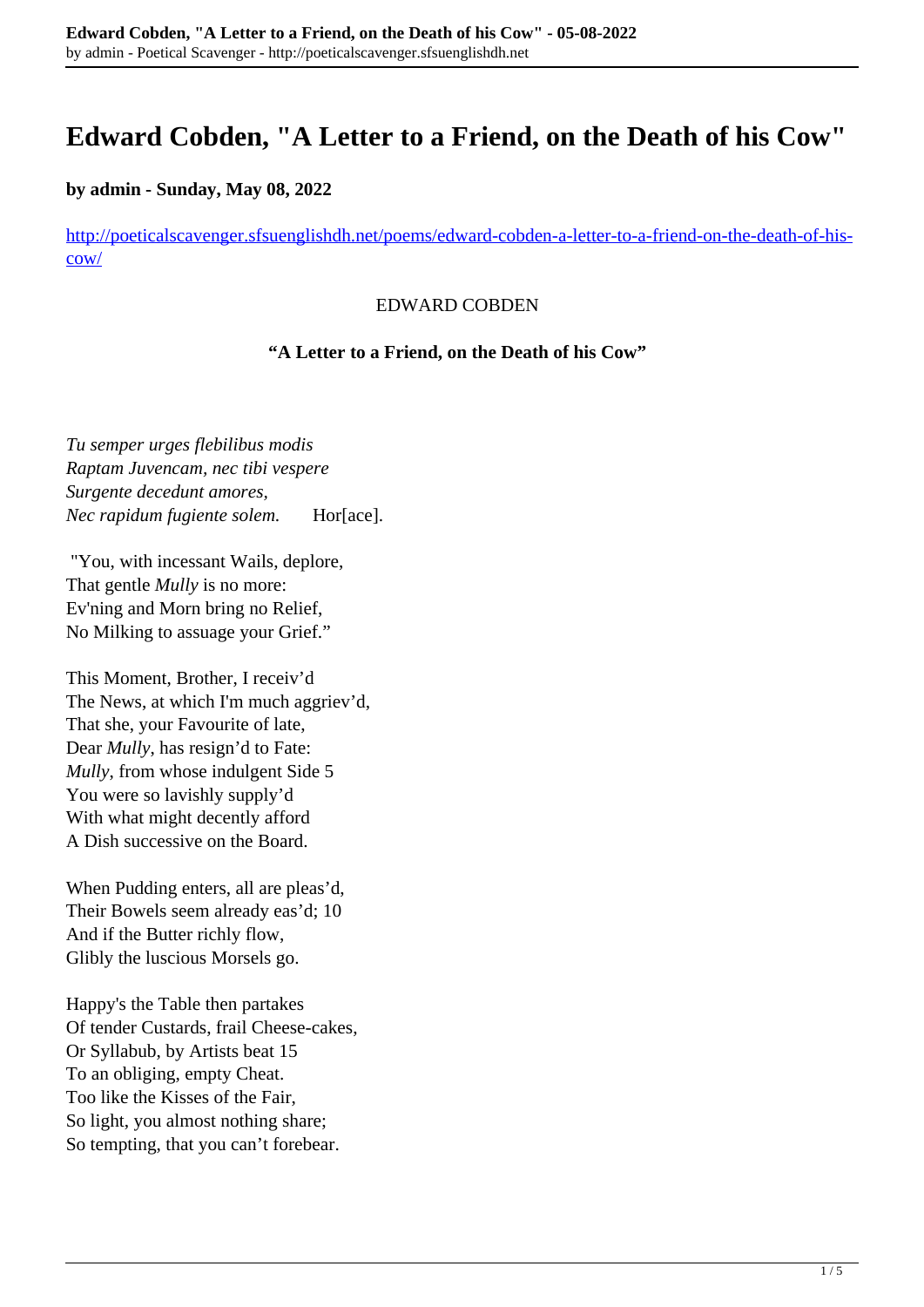The Dinner with perfuming Cheese 20 Is nobly crown'd. Now each of these, All understanding Housewives know, Their Essence to a Dairy owe.

A thousand Pleasures, *inter* Meals, The Monarch of a Dairy feels: 25 With purest Cream now softens Tea, Now calls for Posset-Drink, and Whey: Commands Variety of Good, Either for Physic, or for Food. With friendly Visits always pleas'd, 30 He unprovided can't be seiz'd: A hearty Welcome ne'er refuses, Nor gives, instead of that, Excuses.

If, when the Day declines, by Hap Some unexpected Guests should rap, 35 And tarry, till the Heifer roars For *Susan*, to unload her Stores; His open Soul, dispos'd to treat With Dainties exquisitely sweet A Portion small of gen'rous Wines 40 With grated Spice and Sugar joins, Then summons *Sue* to stream upon't Milk smoking from the native Font: Forwith ambrosial Curds arise, Beneath while flowing Nectar lies. 45 They lade or suck (there's little Odds) Immortal Medley, fit for Gods!

I might, in counting Blessings, tire; All which in *Mully* now expire.

But here imprudently I dwell 50 On what you recollect too well, Not suffer'd by your grateful Mind To lye in this Account behind. Severe's your Fate, must be allow'd! Stupid the Mortal is, that wou'd 55 Be unconcern'd in such a Case: Yet that you gently screw your Face, Nor take this over-much to Heart, Resistless Reasons I'll impart.

Consider, willingly, or no, 60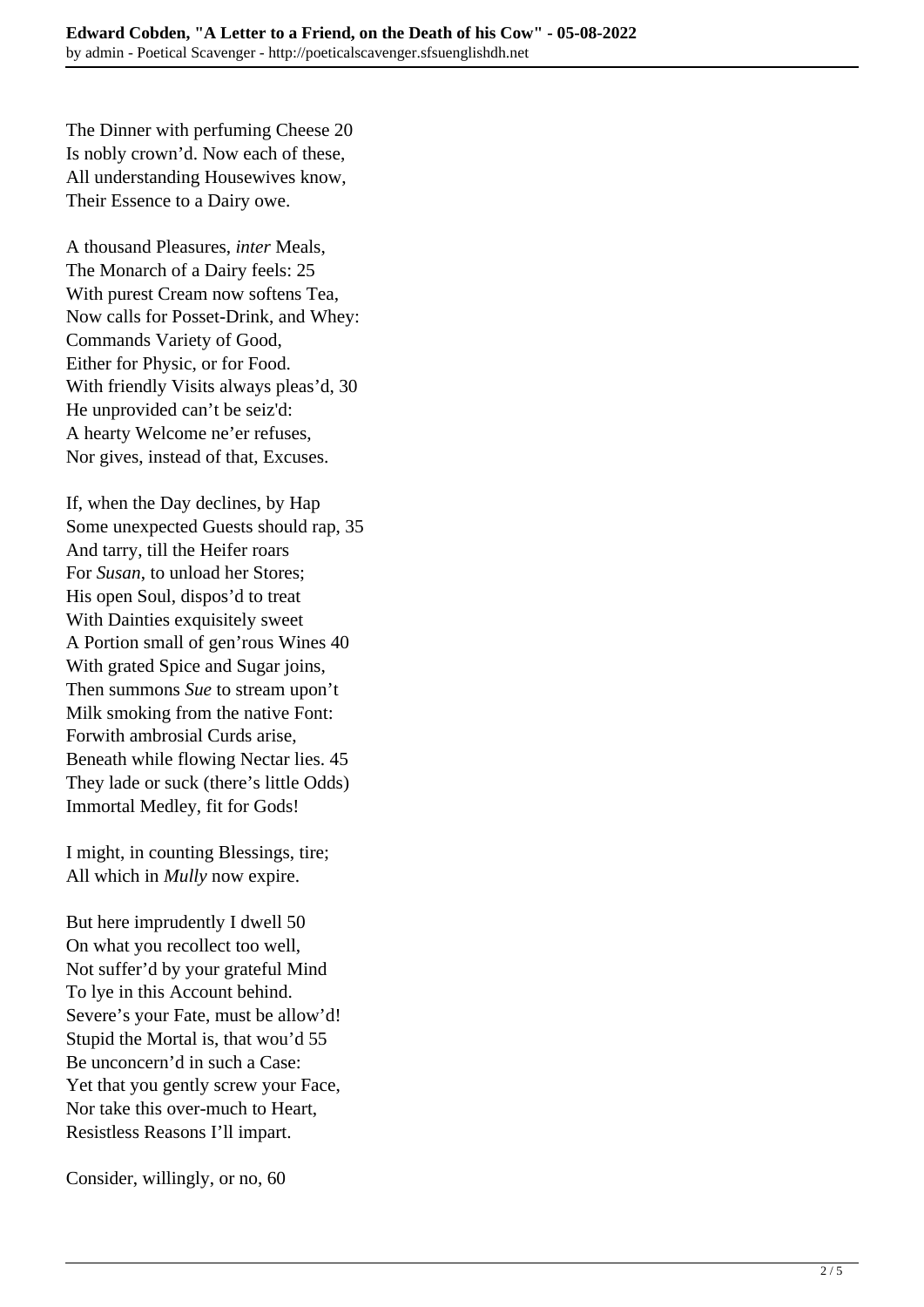You must endure th' uneasy Blow. Then why disconsolately grieve At what no Conduct can retrieve? Then lodge this Truth within your Breast, All Things are order'd for the best. 65 Misfortunes from the Stars are sent In Kindness, more than Punishment.

You say, You had not valu'd half So much the Loss, but from a Calf Up the fond Simpleton you brought, 70 And sucking with your Finger taught: That long Acquaintance with each Feature Had much endear'd you to the Creature.

This makes the Affirmation plain, Which I endeavour'd to maintain, 75 That you too warmly lov'd the Brute, And often stole a sly Salute: Pretending, with a cunning Fetch, The Flavour of her Breath to catch. If so, the Fates have this design'd 80 To raise and elevate your Mind This World's Uncertainty to show, And wean you from Concerns below.

This, or whatever be the Reason, Assure yourself, she dy'd in Season. 85 Beside, had I this Loss sustain'd, I had with Justice more complain'd, Who have, except my *Mully*, little For Conversation, or for Vittle. But, though you are of her bereft, 90 Unnumber'd Blessings still are left. The Charms of an engaging Spouse, And Plenty smiling round your House. Your Tulips in the Spring appear, And Children blooming all the Year. 95 Then comfort up a fleeting Life; Since *Mully's* gone, e'en kiss your Wife. This, your Affliction to relieve, Is what Advice a Friend can give.

If, deaf to Admonition, still 100 Your Thoughts lye brooding o'er the Ill; Rather than endless you repine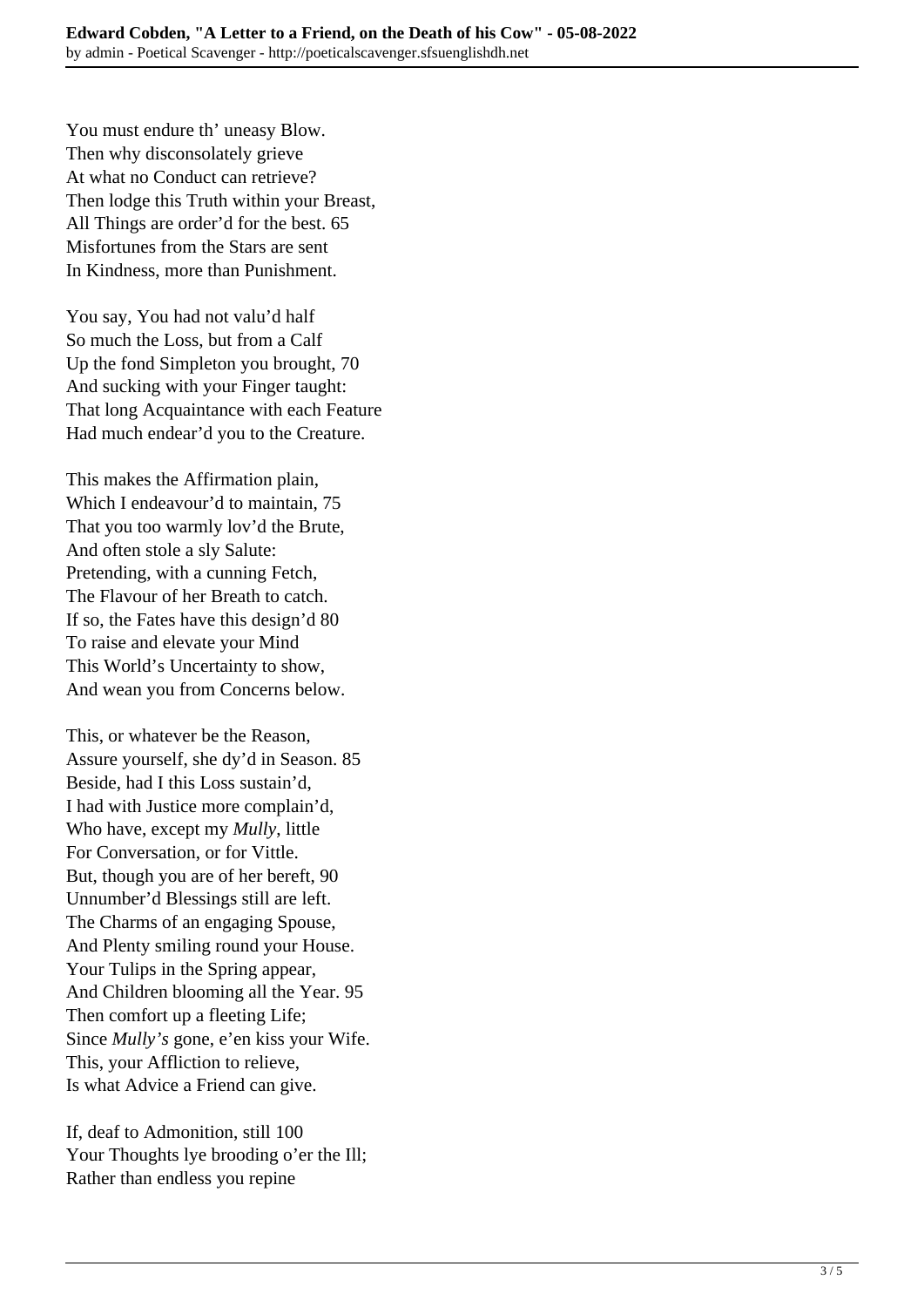Your Fav'rite lost, I'll lend you mine; Who, tho' her usual Bounty, now She's near her Time, refuse to flow, 105 (She keeping in a leathern Bottle Her Liquor for the groaning Twattle) And will your Expectations bilk, If much they hanker after Milk, Yet is her Company as good 110 As when a Virgin she was woo'd: And with her Sister, in my Eye, She might for Wit and Beauty vie: You'll hardly one in Thousands find More suited to relieve your Mind. 115 'Twill probably assist your Case, Oft to survey her comely Face. And when her rival Lowings ring, It may some Consolation bring.

Such kindly Visit she shall pay, 120 While this Vexation wears away. But if her young one's troublesome, When she's deliver'd, send them home. And should you, when (or quickly after) I lend my Jewel, spare your Daughter, 125 In harmless Waggery and Play Engag'd, we'd cheat the sultry Day, And banish Sorrow far away. And in this sweet Exchange, tho' short, I'll pawn my Gown and Cassock for't, 130 The lovely *Patty* shan't be hurt. The smiling Charge I'll safe resign Again, when *Mully* shall be mine.

Should *Mully's* Issue prove a *Nancy,* And, with her Looks, attract your Fancy, 135 Return the Mother home for Food, Keep *Nan*, in *Patty's* place, for good. Thrice happy both! when thus supply'd, You with a Heifer, I, a Bride.

If, Neighbour, you shall be requir'd 140 To dignify the Brute expir'd, And rear some monumental Stones, Where dying she bequeath'd her Bones; Which near the Crib we may suppose, The Work let this Inscription close. 145